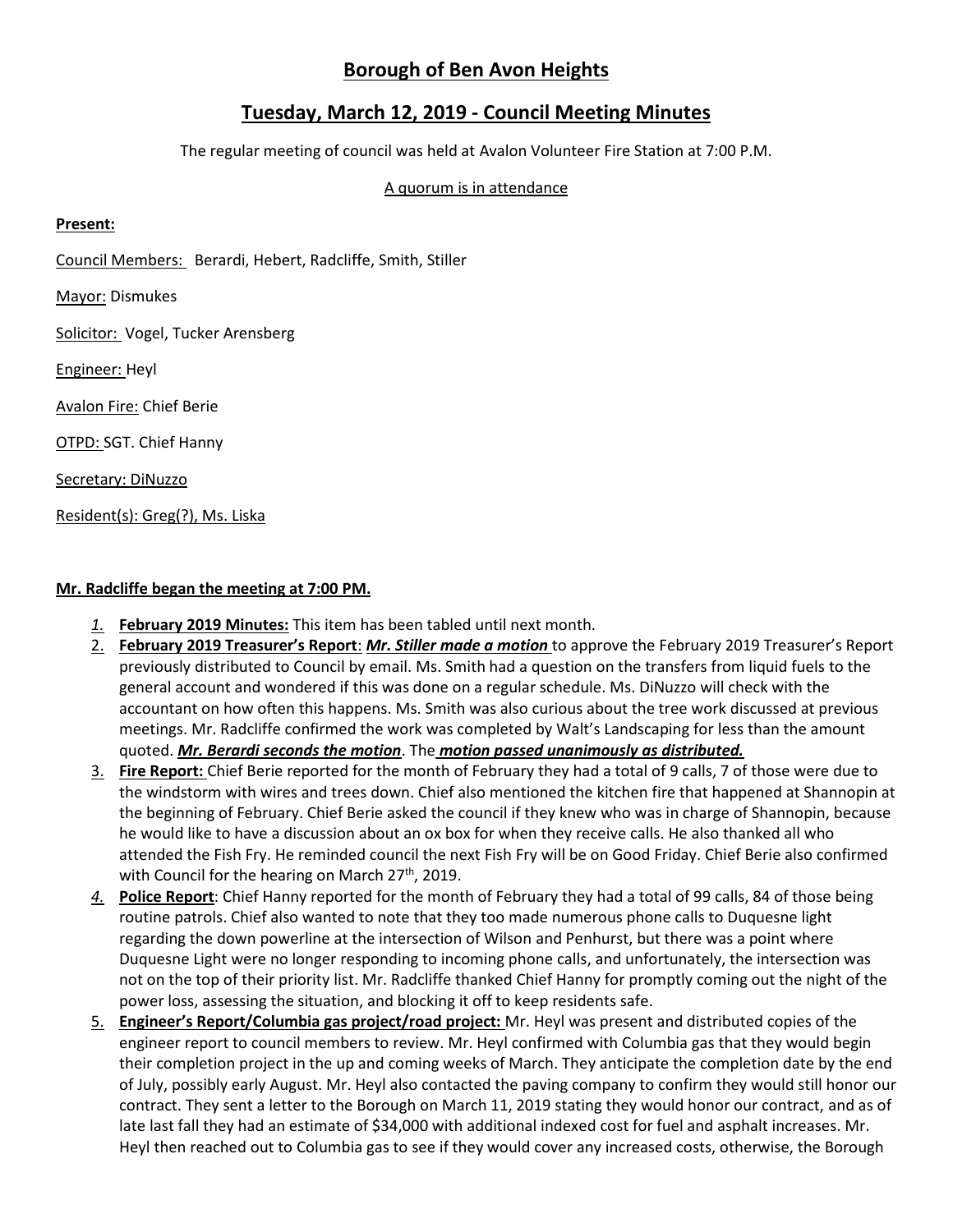would have to cover these costs. Mr. Radcliffe questioned if they could begin immediately after Columbia gas finished, Mr. Heyl did not see why they would not be ready. Mr. Radcliffe mentioned the additional roads that were going to be paved, such as Cambridge, that were included on the bid, and if they could possibly start on these roads if Columbia gas was running behind on their project. Resident Greg MIhalko mentioned he is a little concerned with the project end date as he has a 100 + wedding guest list for his home on August 3, 2019. Mr. Heyl asked for his address so they could make sure that section is complete by that date. Mr. Hebert made a point that they should be able to provide us a color-coded map of where they are working, where they plan to work, and what has been completed.

- a. **SUBSEQUENT TO THIS MEETING MR.** CUTERI PROVIDED THE ATTACHED DOCUMENTATION REGARDING COLUMBIA GAS AGREEMENT TO PAY FOR THE ADDITIONAL CHARGES FOR PAVING WORK. See attached letter and email correspondence.
- 6. **The Avon Club Foundation Celebrates it's 75th Anniversary:** Ms. Liska informed the committee members that they have some wonderful events coming up this year to help celebrate their 75th anniversary. On May  $11^{th}$ , they will have an open house at Ben Avon Borough Hall, where they will display a collection of their work and accomplishments over the past 75 years. There will be light refreshments from 1-4pm. The annual fall festival will be held on September 28<sup>th</sup>, on the main street of Ben Avon. The holiday house tour will be on December 7<sup>th</sup>, with homes of Ben Avon on display. Mr. Stiller requested flyers for these events when they arrive closer so we can distribute them to our residents through email and social media. Ms. Liska also mentioned they will post the sign Council approved back in November by the park in the following weeks.
- 7. **Public Comment:** Greg Mihalko came to the meeting because he has interest in possibly running this fall and wanted to be more involved.
- 8. **Vote to Authorize Al Cuteri to retain HRG for zoning assessment per their proposal:** Mr. Radcliffe mentioned per note from Mr. Cuteri that the second opinion Mr. Vogel suggested we contact, did not return our calls. Mr. Vogel, as a refresher, explained that HRG will help the Borough possibly re-write the zoning ordinance. First, they would like to audit our zoning ordinance before we agree to work with them. This audit, final report, and attend some meetings. Mr. Stiller questioned if this would affect current issues we're dealing with. Mr. Vogel responded no, this would be for the future. *Mr. Hebert made a motion to authorize Mr. Cuteri to retain HRG for zoning assessment per their proposal. Mr. Berardi second the motion. The motion passed unanimously.*
- 9. **Zoning Application Submissions:** Ms. DiNuzzo informed council that for the month of February, there was one submission from 14 Devon for an addition/demolition/grading/fencing/garage/shed. Mr. Price reviewed this application and approved. Mr. Radcliffe asked if he could see the details of this application. Ms. DiNuzzo informed the committee she would share the details of the approved application after the meeting.
- **10. Development of a drop-based recovery system for container glass:** Mr. Dismukes informed the committee that the future of glass pick-up with our recycling is in question. There was a planned community drop off in ACORD park in June. Initially, Kilbuck stated they would support this event financially for \$750 dollars, but recently backed out. Council raised the question if this was permanent, or a one-time event. Mr. Dismukes confirmed it was a one-time event. Mr. Stiller asked if any residents had raised concerns about the recycling collection recently, Ms. DiNuzzo confirmed that one resident reached out to her as they had received a notice from Valley Waste about glass pick up. She contacted Valley Waste, and per our contract for 2019, glass pick up will continue for Ben Avon Heights. *A motion was made by Mr. Berardi to financially support the drop-based recovery system for container glass on June 2nd in ACORD park. Mr. Stiller seconds the motion. The motion passed with the majority vote.*
- **11. Planned spring leaf clean up date/contract update:** Mr. Radcliffe informed the committee that Walt agreed to a one-time spring leaf pick up for April 15<sup>th</sup>. Ms. DiNuzzo will send notification out to the residents in the next few days. *A motion was made for Walt's Landscaping to provide a Spring leaf pick-up on April 15th by Mr. Berardi. Ms. Smith seconds the motion. The motion passed unanimously.*
- **12. Review Ben Avon Heights sign contract with FastSigns**: Mr. Radcliffe provided a presentation of options from FastSigns for committee members to review. The signs will be aluminum, and the company will work with us on colors and graphics. Mr. Berardi asked the total price for this, Mr. Radcliffe responded that it would cost approximately \$2,000. *Mr. Berardi made a motion for the \$1000.00 down payment for the contract with*  FastSigns. Mr. Hebert seconds the motion. The motion passed unanimously. Ms. Smith mentioned getting residents involved, allowing them to vote on which design they would like. Mr. Stiller agreed, possibly getting